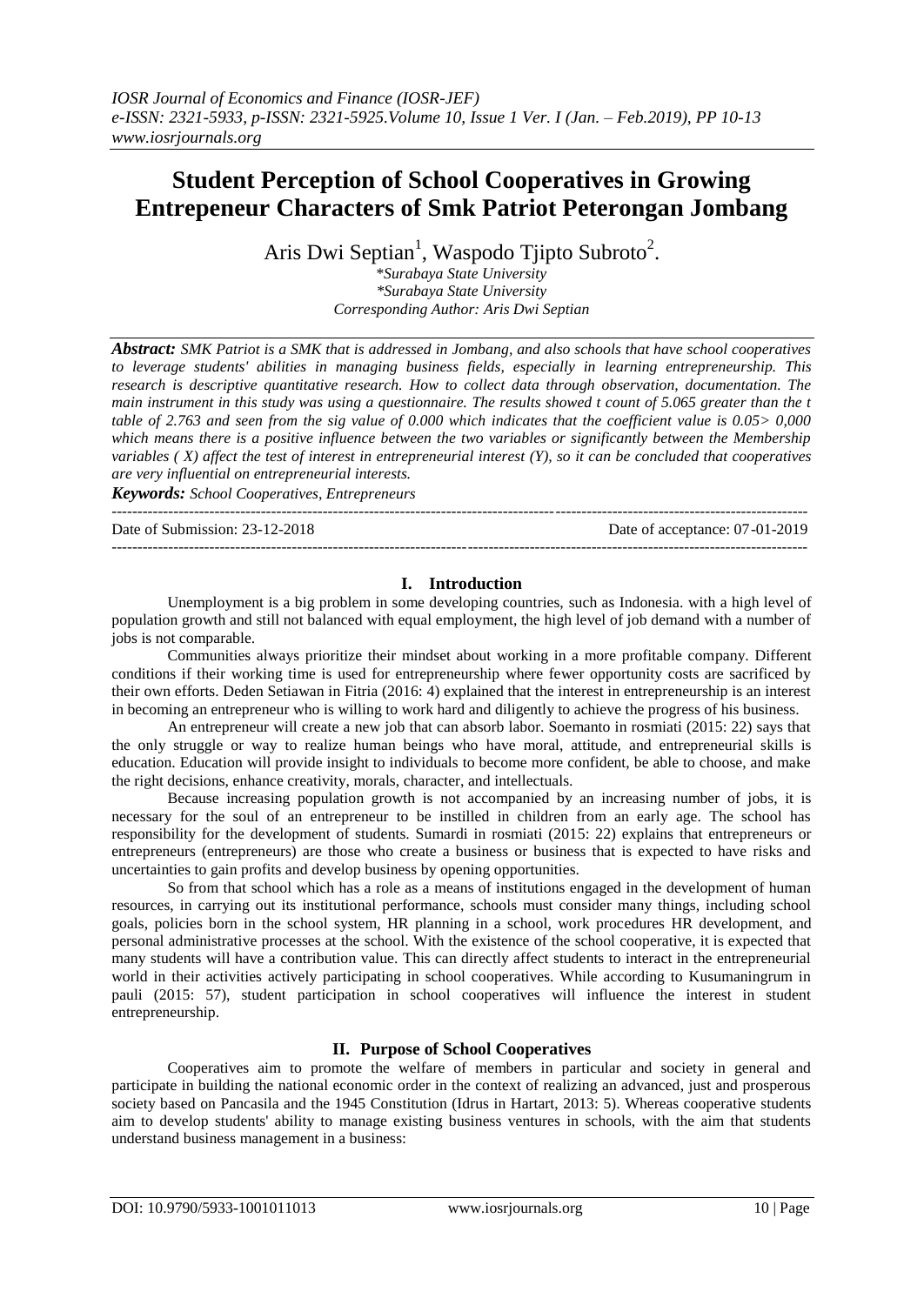- 1. The purpose of the Cooperative is actually almost the same as the goal of the cooperative school in general. School cooperatives have a goal to improve the members and the community in general. But in this Cooperative, students are expected to be able to manage their business needs of their own volition.
- 2. In Cooperative practice students are expected to be able to meet the needs of each student's school equipment
- 3. To instill a sense of self-esteem, to instill equality, and to foster the teachings of democracy and to arouse courage in expressing student opinions.
- The purpose of the Cooperative is indeed emphasized to support educational activities and train students to do business early on.

## **III. Research Design**

Based on the background and the formulation of the problem that the researcher presented and the theory described earlier. This type of research on "students' perceptions of the role of cooperative schools in growing the character of entrepreneurial students of SMK Patriot Peterongan Jombang" is quantitative descriptive research using data in the form of numbers and analysis using statistics. The researcher chooses descriptive quantitative method because it aims to explore data in accordance with the facts in the field and analyze it with existing theories.

The researcher used a descriptive quantitative research design which aimed to find out a subjective picture of the role of the Cooperative in growing the character of entrepreneurs students of SMK Patriot Peterongan Jombang.

Place and time of research

1. Research Place

This research was conducted at SMK Patriot Peterongan Jombang which was addressed on the street Colonel H ismail no.18 east mancar. The reason for choosing the location was because the school cooperative had implemented business management in entrepreneurship, the administrators of the school cooperative also consisted of students who took part in the selection to become administrators of the school cooperative..

2. Research Subjects

The subjects of this study were students of Cooperative actors who were a source of information in order to provide data that was in accordance with the problem under study. Thus the research subject is a source of information looking for data and inputs in revealing research problems.

#### **IV. Data Collection Instruments and Techniques**

This type of research is explanatory research that aims to analyze the relationships between one variable and other variables. This variable intends to explain the influence or relationship between the Cooperative variables on the character of entrepreneurship. The variables in the study consisted of one dependent variable, namely the Cooperative as a variable (X) and the entrepreneurial character variable as a Variable (Y). in this study consisted of two variables, namely the independent variable and the dependent variable. The research design that the researchers made is as follows:



Information

 $X =$ Cooperative

 $Y = \Epsilon$ 

#### **Population**

Definition of population is a generalization area consisting of objects that have certain quantities and characteristics determined by researchers to be studied and then drawn conclusions (Munawaroh: 2012: 61)

Population is the overall object of the researcher data, which is used by a researcher to test all data that has been collected in a study. So that researchers take the entire object of members of the cooperative with a total of 28 members of the school cooperative.

#### **1. Data Collection Method**

The researcher observes and distributes questionnaires to students who are in charge of carrying out sales at Cooperatives in Patriot Vocational Schools. According to Arikunto, (2006: 175) data collection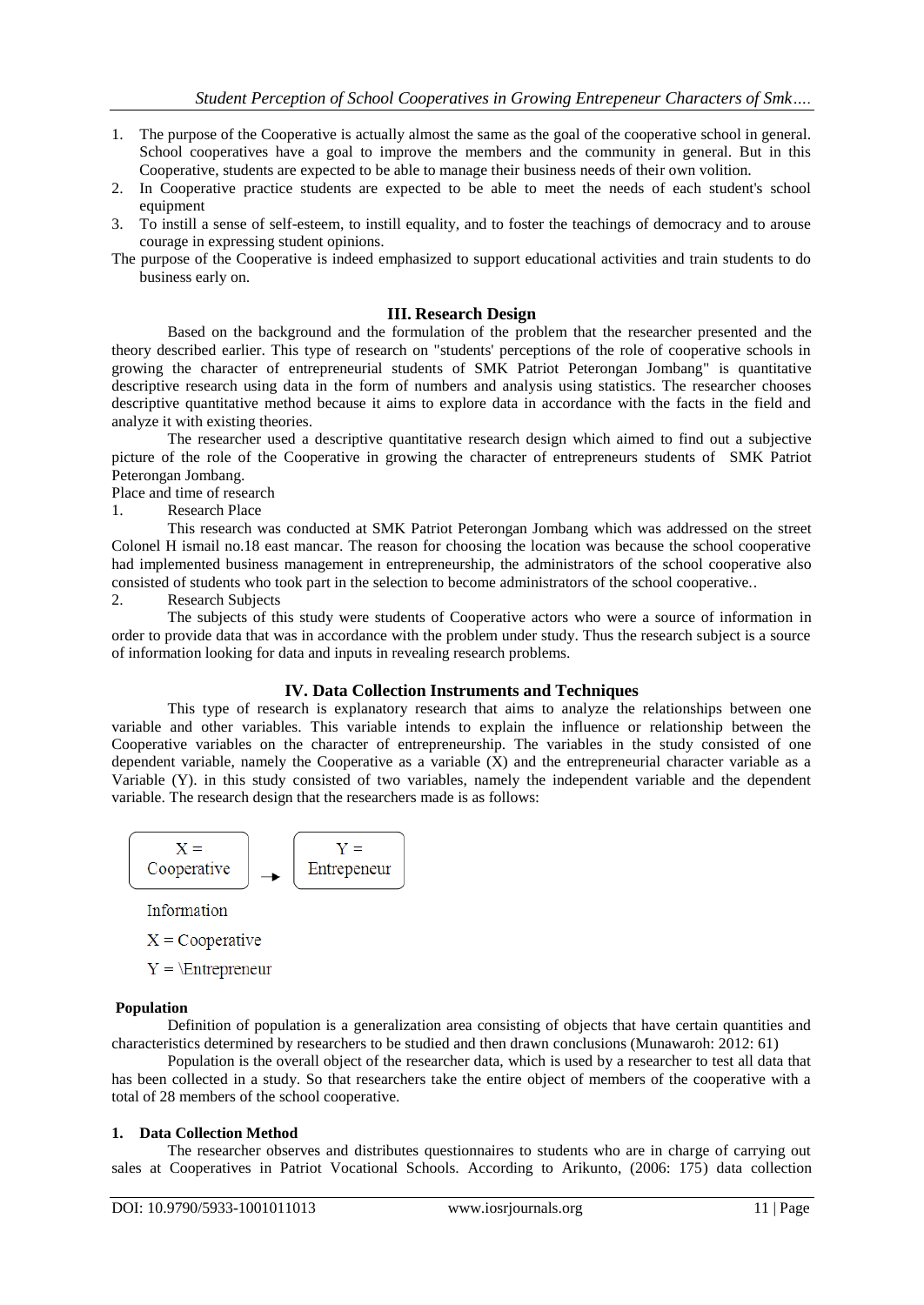techniques are ways used by researchers to obtain the data needed. The scale used in this study is the Likert scale, which is a scale used to measure attitudes, opinions, and perceptions of a person or group of people about social phenomena (Sugiyono, 2013: 134). In the use of data collection techniques, researchers need an instrument that is a tool to make data collection work easier. and other data that supports this study. The research uses:

# **1. Observation**

The researcher conducts direct observations about the state of the student in charge, whether the Cooperative has influenced the interest in entrepreneurship or not. In this study researchers looked at how cooperatives can influence the interest in entrepreneurship of a student.

## **2. Questionnaire**

Questionnaires or questionnaires are a number of written questions that are used to obtain information from a respondent in the sense of reports about the person or things that are known.

## **V. Test Instrument**

The instrument trials in this study used validity and reliability tests, to determine whether or not valid questions on the questionnaire were valid. minimum requirements to fulfill the validity if the correlation value of the factor is positive and the amount is  $> 0.3$  if the correlation  $< 0.3$ , it can be concluded that the instrument item is invalid (Sugiyono, 2013: 188). The results of the membership validation test are declared valid with a number of 9 items and and the same results of the validation test. Test of Entrepreneurial talent is declared valid with a number of 9 items. Reliability test carried out in this study by looking at the table r value and comparing with the Cronbach Alpha value. The value of Cronbach's Alpha in this study will use a value of 0.3 assuming that the list of questions tested is reliable if the value of Cronbach's Alpha is 0.3. The reliability test results show membership variables with a value of 0.737 and in the test variable entrepreneurial talent with a value of 0.774.

# **VI. Results And Discussion**

From the results of the descriptive analysis, data were obtained on membership variables in the medium category. Of the 28 respondents, a number of 15 students stated if they were active as members of the school cooperative in their activities. Meanwhile, a number of 13 students stated if they only followed to add insight. Whereas in the Test variable Entrepreneurship talent in the high category. Of the 28 students, a number of 21 students stated if they were very enthusiastic when selling the items they brought from home to sell at the Cooperative. While 7 students stated that if they only participated in selling school cooperative items.

From the results of the SPSS calculation a simple regression equation can be made as follows:  $Y = a +$  $bX Y = 5.162 + 0.926X$  The constant value of 5.162 means that the consistent value of the membership variable is 5.162. Where the constant value is 5.162, meaning if the membership (X) value is 0, then the Entrepreneurship aptitude Test  $(Y)$  value is equal to 5.162 at the regression coefficient value of 0.996 indicating that if there is a 1% increase in variable membership, it can improve the Entrepreneurship talent test amounting to 92.6%

Because t arithmetic is 5.065 greater than the t table of 2.763 and seen from the sig value of 0.000 which indicates that the coefficient value is  $0.05 > 0,000$  which means there is a positive influence between the two variables or significantly between the Membership variables (X) affect the test of interest in entrepreneurial interest (Y), it can be concluded that cooperatives are very influential on entrepreneurial interests.

Students' perceptions of the interest in entrepreneurship students in this study have a coefficient of determination (R) of 0.705 or 70%. It means that the variance that occurs in the membership variable towards Entrepreneurship talent test is 70%, while as much as 30% is determined by other factors not discussed in this study.

## **VII.Conclusion**

Based on the data obtained from the results of the analysis that has been done, it can be concluded that there is a significant positive effect between cooperative membership on the interests of entrepreneurial talent, but from the other side it can also be explained that there are still things that need to be addressed, such as lack of participation of members in cooperatives school, thus giving rise to the perception of just following to add activities in the school environment, although the results of the above research point to a large response to entrepreneurial talent but still need from the teacher to add insight and instill a passionate spirit towards students who are still reluctant or from participating.